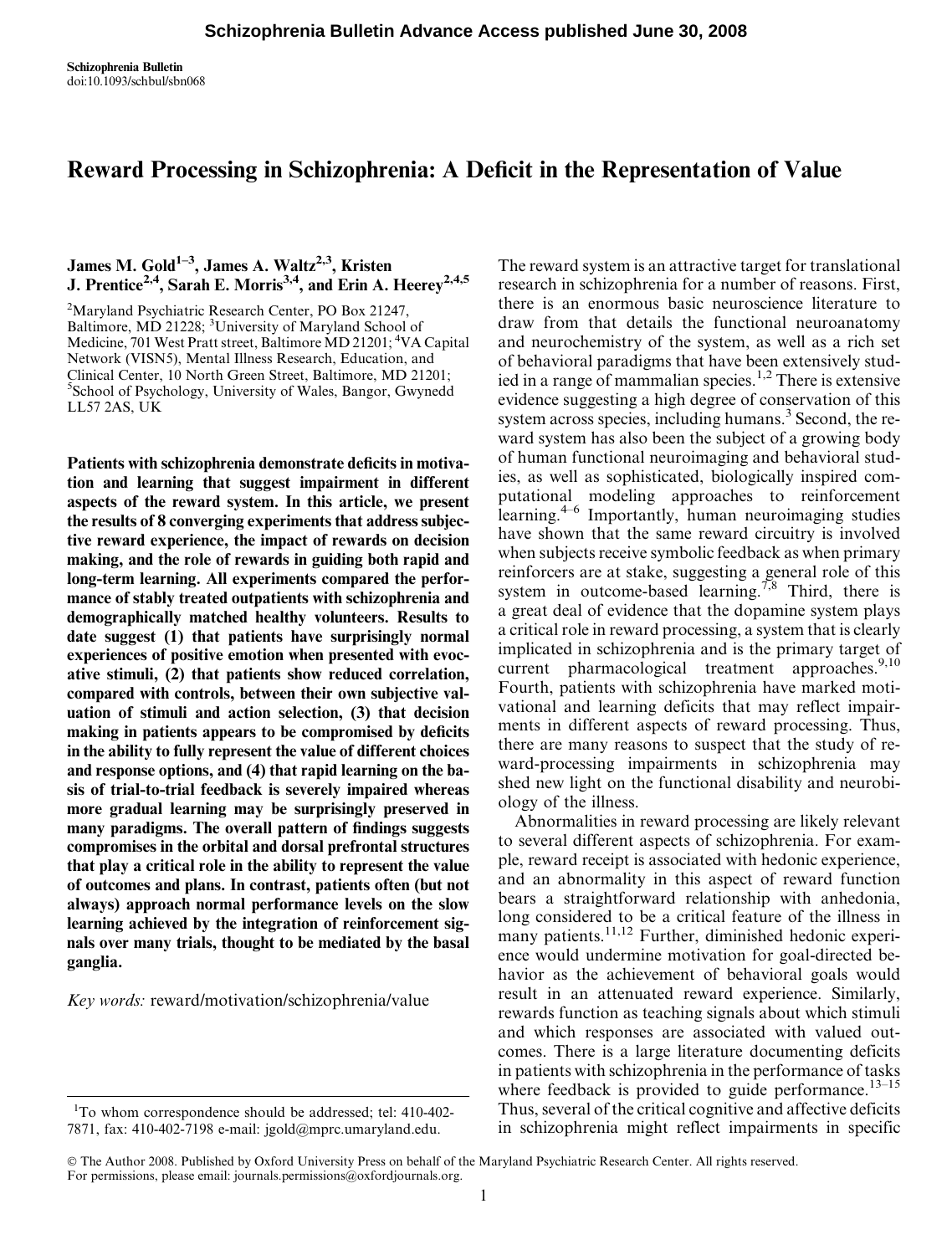|                                | Hedonic Experience                                                                                                                                                                | Decision Making                                                                                                                                                                                                                                         | Rapid Learning                                                                                                                                                                                                            | Slow Learning                                                                                                                                                                                                                                                                                         |
|--------------------------------|-----------------------------------------------------------------------------------------------------------------------------------------------------------------------------------|---------------------------------------------------------------------------------------------------------------------------------------------------------------------------------------------------------------------------------------------------------|---------------------------------------------------------------------------------------------------------------------------------------------------------------------------------------------------------------------------|-------------------------------------------------------------------------------------------------------------------------------------------------------------------------------------------------------------------------------------------------------------------------------------------------------|
| Areas of preserved<br>function | Evoked experience<br>appears to be<br>normal.                                                                                                                                     | Patients weigh potential<br>immediate gains as<br>do controls.                                                                                                                                                                                          |                                                                                                                                                                                                                           | Patients show clear<br>gradual learning of<br>advantageous choices<br>of stimuli and responses<br>with performance<br>approaching/reaching<br>healthy control levels.<br>Gradual learning based<br>on negative feedback<br>(NoGo) may be more<br>robust than learning from<br>positive feedback (Go). |
| Areas of impaired<br>function  | The correspondence<br>between value<br>representations and<br>response generation<br>is reduced in patients,<br>possibly mediated by<br>reductions in working<br>memory capacity. | Patients discount value<br>of future rewards<br>more steeply than<br>healthy subjects.<br>Patients fail to fully weigh<br>risks of losses when faced<br>with potential gains,<br>possibly as a consequence<br>of working memory<br>capacity limitations | Reliable failure to use<br>feedback, particularly<br>negative feedback to<br>guide learning and<br>response selection.<br>Deficit maximal in<br>using negative<br>feedback to alter a<br>previously rewarded<br>response. |                                                                                                                                                                                                                                                                                                       |

Table 1. Summary of Findings Across Experiments

aspects of reward processing, in addition to or instead of primary cognitive impairments.

For the past several years, our group at the University of Maryland has been conducting a series of behavioral studies addressing different aspects of reward processing in schizophrenia. We refer the reader to several recent reviews on emotion, motivation, and negative symptoms in schizophrenia that provide coverage of the broader literature.<sup>16-19</sup> Our initial studies have investigated subjective reward experience, the impact of rewards on decision making, and the role of rewards in guiding both rapid and long-term learning. This article offers an integrative account of 8 separate experiments that provide an initial systems level perspective on areas of preserved and impaired reward function in schizophrenia, with findings summarized in table 1. Such behavioral evidence is needed to guide and constrain the interpretation of functional imaging studies of reward processing in schizophrenia that are beginning to appear in the literature. $20-22$  All the studies included clinically stable, medicated outpatients diagnosed with schizophrenia, typically in their 30s and 40s, and demographically matched controls. Many subjects participated in multiple experiments.

## Hedonic Experience in Schizophrenia

The literature on hedonic experience in schizophrenia reveals a consistent pattern of contradictory findings that appears to be explained at least in part by methodological differences. Clinician ratings of anhedonia as

well as patient self-report using trait questionnaire measures, such as the Chapman Physical and Social Anhedonia scales, $^{23}$  provide consistent evidence that a substantial proportion of patients with schizophrenia have clinically significant anhedonia. $24,25$  The experimental laboratory literature provides a largely consistent body of evidence, suggesting that patients with schizophrenia have normal, or nearly normal, experience of positive emotion when presented with emotionally evocative stimuli. These studies have included a wide variety of stimuli ranging from visual images to movie clips, to flavored drinks, and to valenced words.<sup>24,26-28</sup>

Indeed, the similarity of patient and control ratings of emotionally evocative stimuli is often quite striking. An example of this kind of result is shown in figure 1, adapted from the findings of Heerey and Gold.<sup>29</sup> In this study, 41 patients with schizophrenia and 31 controls were asked to make pleasantness and arousal ratings for 42 slides, each containing 3 images from the International Affective Picture System  $(IAPS).^{30}$  The 3 images in each slide had similar valence and arousal ratings based on normative IAPS data. As seen in the figure, there is remarkable similarity between patient and control ratings, and both groups closely resemble the normative values, ruling out the possibility that the null result can be attributed to a nonrepresentative control group. In a recent report from Herbener et  $al^{26}$  using similar stimuli, the correlation between affect ratings made by patients and healthy controls was greater than .90. Although not every study reports this degree of agreement between patient and control affect ratings, the overall literature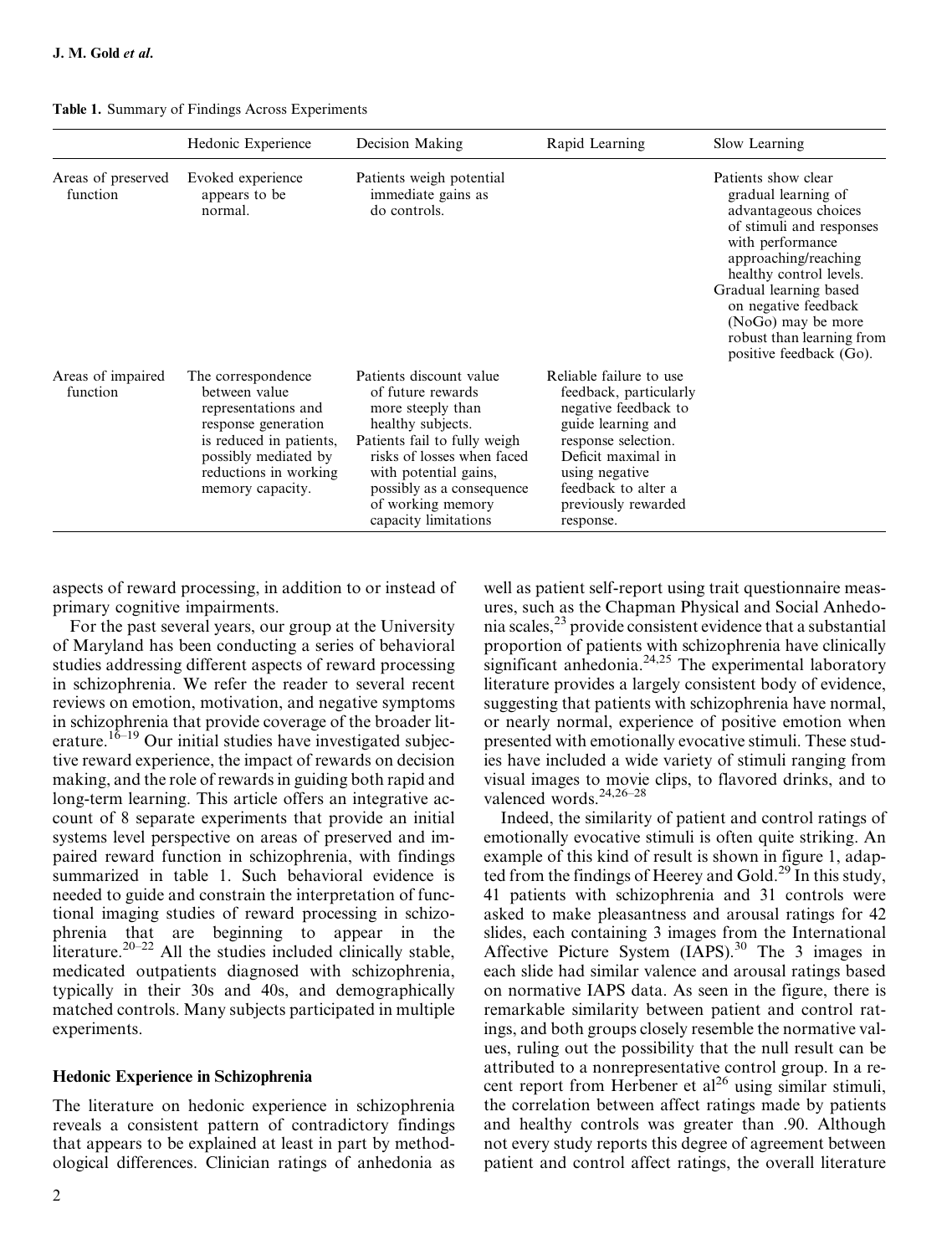

Fig. 1. Average Pleasantness Ratings of Affectively Valenced International Affective Picture System (IAPS) Stimuli. There were no group differences for any slide valence category ( $P = .14$ ). Participants' ratings did not differ from the average IAPS rating (gray-shaded regions;  $P$ 's  $> .26$ ).

suggests that the subjective experience of evoked positive emotion is surprisingly normal in patients with schizophrenia. We acknowledge that the question of whether this normative subjective experience is accompanied by normal neurophysiology remains an unresolved and interpretively complex issue in the literature.<sup>31-34</sup> However, the behavioral literature provides a consistent set of surprising findings that are also interpretively challenging given common clinical thinking about the role of anhedonia in the illness.

The clear contradiction of findings across methods (questionnaire-based self-report and clinician ratings vs laboratory experiments) presents a quandary. Have clinicians been asking the wrong questions and providing the wrong answers about anhedonia? Or, might the experimental approaches to this issue be so artificial that the evidence for normative experience can be quickly discounted? Or, might both approaches be providing reliable evidence about different phenomena? We suspect that the answer to the last question is ''yes'' and that the discrepancy reveals something important about reward/emotion/motivation deficits in schizophrenia.

Clinician ratings of anhedonia are influenced by what patients do and how they report their experience. That is, if patients report a lack of reward-seeking behavior, it would be easy for a clinician to infer that this reflects a lack of interest in, or enjoyment of, pleasurable activities. In light of the fact that many patients have very limited

opportunities to pursue rewarding activities, an interview querying for positive emotional experience and response vigor is likely to yield little evidence of normative experience of, or motivation by, the pursuit of pleasurable activity. The critical point is that clinical ratings of anhedonia are likely substantially influenced by environmental opportunities as well as broader motivational issues having to do with the generation of goal-directed behavior, not only with the experience of positive emotion per se. In contrast, the experimental approach may be tapping primarily into the primary experience of hedonia and may not capture these critical motivational and environmental influences. Seen in this way, the conflicting findings between methods might be more apparent than real as these methods address different aspects of patient behavior and experience.

# Evoked Experience, the Representation of Value, and Decision Making

The more challenging contradiction comes between the laboratory literature and patient self-report on instruments like the Chapman Anhedonia scales.<sup>24,35</sup> That is, when asked to make true/false judgments in response to probes such as ''The beauty of a sunset is greatly overrated,'' patients routinely report less pleasure than controls. However, if one were to show a patient a ''real'' sunset, the experimental literature would suggest that patients would report the same amount of pleasure as controls. One way of understanding the contradiction is that the laboratory measures involve the presentation of an evocative stimulus whereas the questionnaire measures require that the subject invoke an internal representation of the experience in question and make a judgment about the affective value of that internally generated and maintained representation. If patients with schizophrenia have difficulty generating and evaluating representations of affective value, then one might expect them to respond in an anhedonia-consistent fashion on scales such as the Chapman and other self-report scales, even though their actual in-the-moment pleasure might approximate that of healthy subjects.<sup>35</sup>

We have addressed the relationship between the ability to represent the value of an experience and decision making with 3 different experimental approaches. In the same experiment in which subjects produced the affect ratings shown in figure 1, they were also asked to make speeded button presses to indicate whether they wished to see the stimulus again in a later condition. This button pressing began 3 s after stimuli were removed from the computer screen. In a second experimental condition, subjects used speeded button presses to either increase or decrease their viewing times while the stimuli were in view. Thus, in one condition, the button pressing required a memory representation of the stimuli whereas the other condition did not.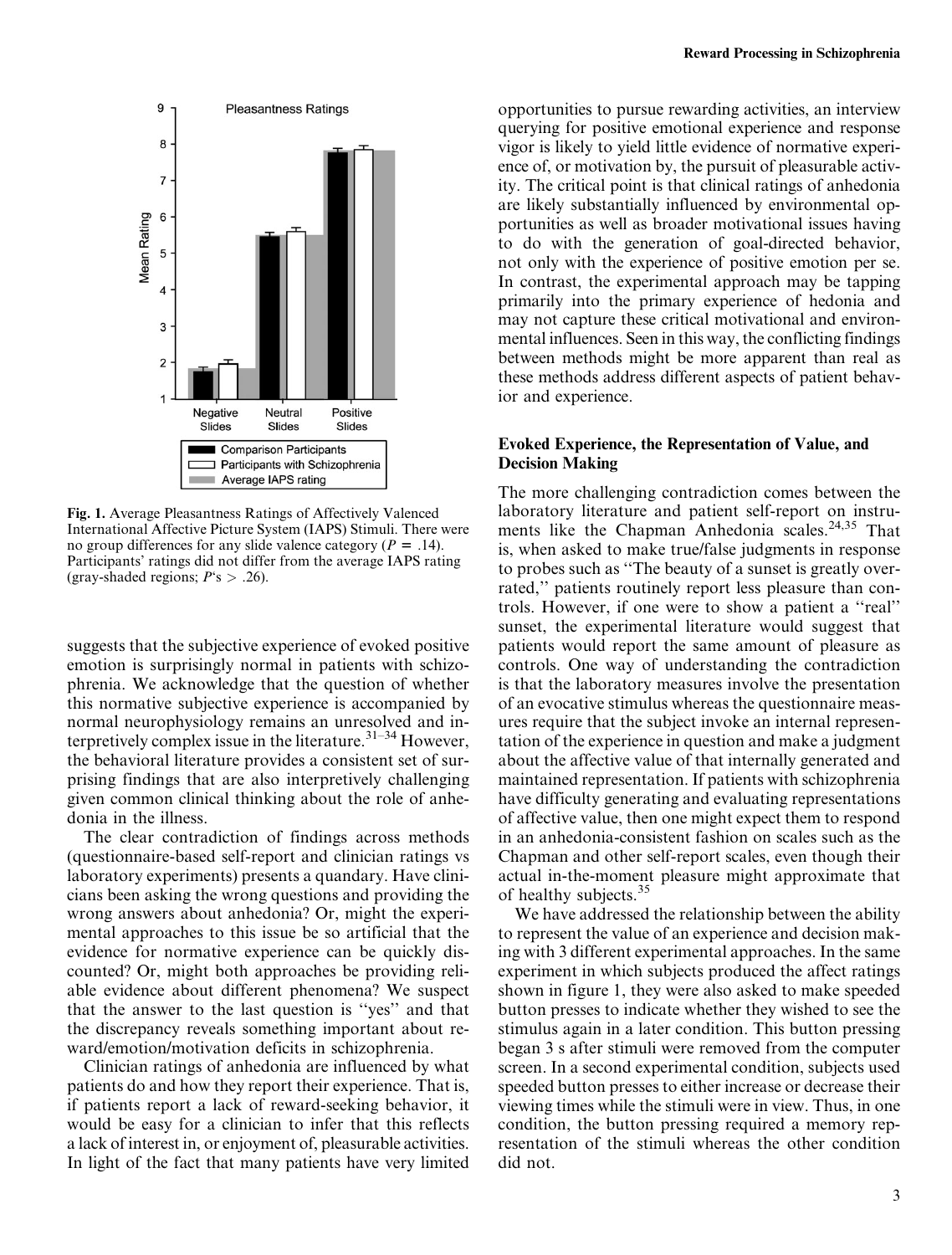

Fig. 2. Speeded Button Pressing for Negative, Neutral, and Positive IAPS Stimuli. In the representational responding condition, participants pressed to indicate whether they did or did not wish to see each slide again later. In this condition, stimuli were not visible during responding. In the evoked responding condition, participants pressed to increase or decrease viewing time while slides were on the screen. We also show the average correlation between each participant's rating and button-pressing behavior across conditions. Participants with schizophrenia had more difficulty calibrating their responses to stimulus valence than did healthy participants ( $P = .001$ ), particularly in the representational responding condition ( $P = .02$ ).

Two critical aspects of the results can be seen in figure 2. When responding to either the actual stimulus or a memory representation of the stimulus, patients show reduced differentiation in their response rate as a function of stimulus valence. That is, patients showed less difference in their response rate to neutral stimuli and stimuli they rated as having a positive or negative valence than did controls. When we examined the correlation between individual subject's pleasantness ratings and their rates of speeded button pressing, we found that healthy subjects had a significantly higher degree of correspondence between their ratings and button-pressing rates and that this between-group difference was significantly magnified in the representational condition. That is, the volitional behavior of controls was more tightly predicted by their own ratings of affective value than was observed in the patient group. Among patients, the degree of correspondence between value and behavior was correlated with standard working memory measures, suggesting that the ability to represent value may draw upon the same cognitive substrate that is used to maintain and manipulate recent perceptual experience. The results from this study suggest that even when affective values are assigned in a normative fashion, these assignments have reduced impact on the modulation of motivated behavior in patients with schizophrenia, potentially due in part to difficulty generating, accessing, or maintaining internal representations of affective value (see table 1).

The results from this first experiment raise the possibility that perceptually available experiences may be valued differently from those represented in memory. To extend

that result, we examined delayed discounting to investigate how patients weigh the relative value of immediate vs delayed, future rewards.<sup>36</sup> In this experiment, subjects were asked to choose between smaller immediate rewards and larger delayed rewards: ''Would you prefer \$36 today or \$80 in 59 days?,'' using methods developed by Kirby et al.<sup>37</sup> The term delay discounting refers to the fact that the imposition of time reduces the value of future rewards. Thus, an individual might prefer to receive \$10 in a week rather than \$1 today but might choose the \$1 today over \$10 promised in 1 year's time. By presenting hypothetical choices that span different time intervals and involve varying relative magnitude differences, it is possible to estimate an overall discounting rate.

As seen in figure 3, patients discounted the value of future rewards far more steeply than do controls. That is, they will choose a much smaller immediate reward over a larger delayed reward than will healthy volunteers. As in the previously described experiment, better patient performance on measures of episodic and working memory related to less severe discounting of the value of future rewards. In other words, patients with better episodic and working memory showed less severe discounting of future rewards, suggesting again that aspects of decision making and affective processing may be related to broader aspects of cognitive functioning in schizophrenia.

In delayed discounting tasks, subjects are asked to weigh the relative value of immediate and delayed rewards. Might the delayed discounting deficit in patients reflect a difficulty in integrating multiple features of a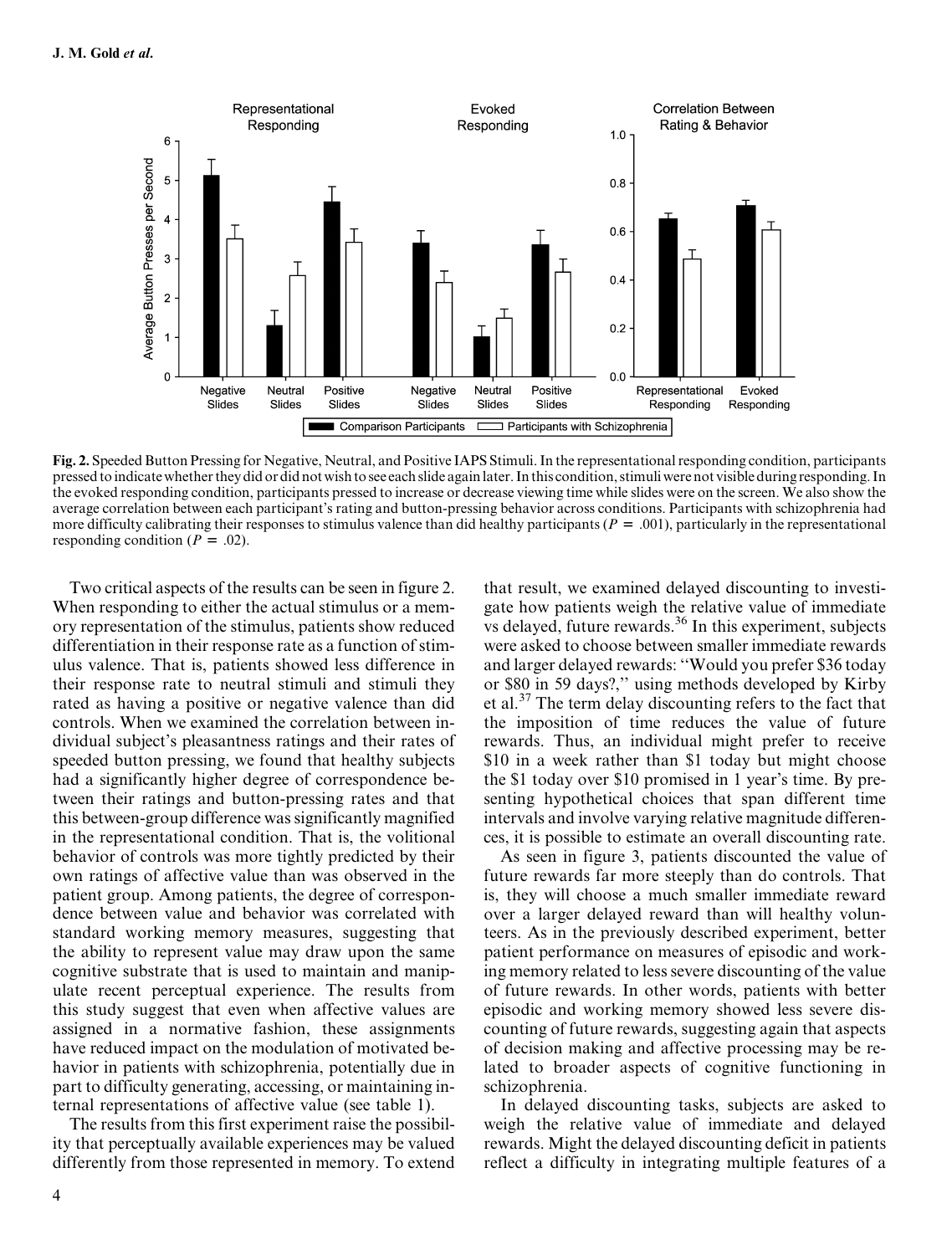

Fig. 3. Decreases in Subjective Reward Value Over Time in Healthy Participants and Participants With Schizophrenia. Participants with schizophrenia showed greater discounting of future rewards than did healthy participants ( $P = .03$ ).

decision? That is, in delay discounting, 2 different reward magnitudes must be weighed while also considering the time interval involved, whereas ratings of evoked experiences do not involve the integration and comparison of multiple stimuli and features. To examine the issue of whether patients have difficulty incorporating multiple features in making decisions, Heerey et  $al<sup>38</sup>$  presented subjects with a probabilistic decision-making task in which subjects had to choose which of 2 gambles they wanted to play. The 2 gambles differed in the magnitude of the potential reward (ranging from \$3 to \$17) and the probability of winning. Further, on some trials, losing the chosen gamble incurred a loss (ranging from \$3 to \$17), and on other trials, no loss was possible (lose \$0). These features were presented using simple visual stimuli that were explained to subjects prior to beginning the task. The experiment produced 3 critical findings. First, healthy controls made more optimal choices than patients: the choices of controls more closely matched the actual differences in expected value between the 2 gambles (expected value *=* probability of winning multiplied by value of the win, minus the probability of losing multiplied by the value of the loss). Second, it was possible to estimate the extent to which the subjective value of potential gains and potential losses guided decision making using a logistic regression model. Interestingly, patients' valued potential gains in an identical fashion as controls. However, they failed to weigh possible losses to the same degree as did controls when choosing which gamble to play. Consistent with the results of the prior 2 experiments, working memory ability correlated with the ability to optimally weigh potential outcomes. That is, patients with better working memory made more optimal decisions, and when the impact of working memory on

decision making was statistically controlled, the patient vs control difference was no longer significant.

Generalizing across experiments, it appears that the decision making and response generation/selection deficits in schizophrenia occur in the context of normative evoked emotional experience and normal valuation (and potentially overvaluation) of potential immediate rewards. The failure of normal emotional experience to have expectable influence on behavior and decision making may be a consequence of a broader deficit in the ability to mentally represent the expected value of multiple response options—a form of working memory for value. We do not mean to suggest that the patient deficit is directly attributable to working memory capacity per se. For example, in the delay discounting and gambling paradigms, the subject makes choices based on visually available stimuli—there is no memory involved per se. The performance of decision-making tasks, however, imposes a demand to simultaneously represent and consider the multiple cognitive/affective attributes associated with different choices. Based on our correlational evidence, we suggest that affective ''representational complexity'' is related to more conventional measures of working memory capacity and that the working memory capacity limits in schizophrenia may impact decision making and the ability to finely tune response selection/generation with affective valuation. These results suggest that the working memory and affective functions typically attributed to the dorsal and orbital prefrontal cortex, and typically considered to be dissociable, may both be implicated in the behavioral deficits of patients with schizophrenia. Whether this occurs on the basis of shared abnormal inputs to both regions (eg, dopamine) or intrinsic anatomic pathology of both regions remains a question for future research using different methods.

#### Outcome-Based Learning: The Impact of Feedback on Choice

Reinforcement learning occurs on multiple time scales in order to optimize adaptive performance. On the one hand, long-term knowledge structures, skills, and habits develop over extended intervals in order to correspond to the long-range statistical regularities, constraints, and affordances of the environment. On the other hand, rapid learning systems are needed to deal with unexpected changes in reward contingencies and with novel situations. These learning systems are complementary and interactive, providing for both behavioral stability and plasticity. There is a great deal of evidence that different neural systems are implicated in these 2 kinds of learning. The basal ganglia appear to play a critical role in the ''slow'' learning system, integrating longer term reinforcement outcomes.<sup>6</sup> It is thought that the phasic activity of dopaminergic neurons plays a critical role in this process, with phasic increases in activity coding that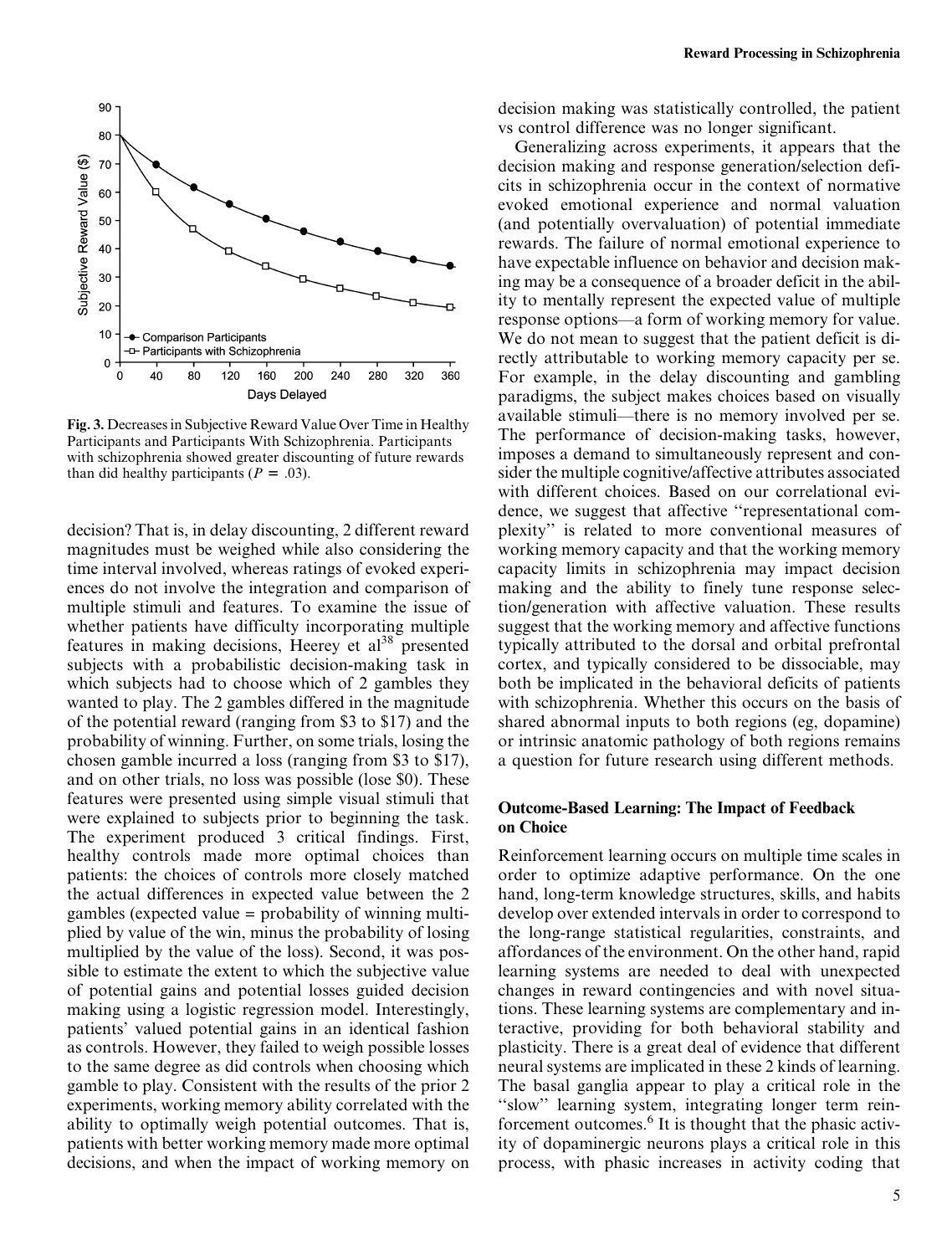an outcome was better than expected, whereas phasic decreases in activity may correspond to outcomes that were worse than expected.<sup>39,40</sup> Learning in such cases is often slow because many trials are needed to develop reliable predictions of less than certain outcomes.

In contrast, the prefrontal cortex, particularly the orbital frontal cortex, plays a critical role in the ''rapid'' learning system, updating representations of the relative value of different stimuli and response alternatives on a trial-to-trial basis and maintaining this information on-line so that it can guide behavior.  $6,41,42$  This type of rapid learning is critical for behavioral flexibility in the face of changing outcomes as in the case of reversal learning. Both systems process the same dopaminergic reinforcement signals but respond on different time scales. The prefrontal system, driven by sustained neural firing, has a limited temporal horizon. In contrast, basal ganglia–based learning is thought to involve longer term structural changes in synaptic connection strength, a less flexible but also less fallible process.<sup>43</sup> These important differences suggest that these systems, while densely interactive, may be partially dissociable, and we believe that there is evidence suggesting this is the case in schizophrenia.

### Outcome-Based Learning: Rapid Learning and Reversal Deficits in Schizophrenia

The Wisconsin Card Sorting Test (WCST) has played a significant role in the schizophrenia research literature and is widely regarded as a measure of executive function, set shifting, problem solving, and behavioral flexibility that draws on working memory to integrate performance feedback.<sup>14</sup> The task requires subjects to sort cards using one of 3 potential sorting rules (matching by color of the stimuli, the form of the stimuli, or the number of forms on each card), using feedback to discover which dimension is currently reinforced. After 10 consecutive correct responses, the sorting rule, unbeknownst to the subject, changes. This change becomes evident only when previously reinforced responses are suddenly incorrect. Perseverative responding to the previously correct dimension is considered the critical behavioral evidence of an inability to shift set in the face of changing feedback.

The focus on set shifting cannot, however, account for patients' frequent inability to achieve even one set which appears to implicate a much more basic difficulty in feedback processing. In order to examine the role of the rapid learning system reflected in participants' trial-by-trial use of feedback to guide action selection, Prentice et  $al<sup>44</sup>$  performed an analysis of archival WCST data from 145 patients and 80 controls who had performed the task for a variety of protocols. The analysis focused on the first 4 trials of the test, where participants' use of negative feedback should lead them, by process of elimination, to the first sorting rule. As seen in figure 4a, we found that



Fig. 4. (a) (Top panel) Accuracy on Cards 1–4 by Subject Group.(b) (Bottom panel) Early accuracy predicts overall task success. Of the patients with the poorest accuracy on Cards 2–4, 69% were unable to complete more than 2 categories. Of the patients with good accuracy on Cards 2–4, 62% completed 5 or more categories.

the majority of patients with schizophrenia were less accurate than healthy controls on these early cards. After an initial guess on Card 1 resulted in negative feedback (all groups showed a predisposition to sort Card 1 according to Form, though the correct answer was Color), patients were significantly less able than healthy controls to use that negative feedback to redirect them to a different answer on Card 2. The 2 groups maintained a significant accuracy difference across Cards 2, 3, and 4. Also shown in figure 4b is the remarkable capacity for accuracy on the first 4 cards to foreshadow subsequent performance, represented here by the number of categories achieved across the entire 128-card task. A comparison of patients who were able to achieve 3 or more categories against those who achieved fewer than 3 showed significant differences in their accuracy on Cards 2, 3, and 4. That is, patients who had difficulty using negative feedback to make correct choices over the first 4 cards were largely unable to master the task, whereas several correct responses during the first 4 trials were highly predictive of later task success.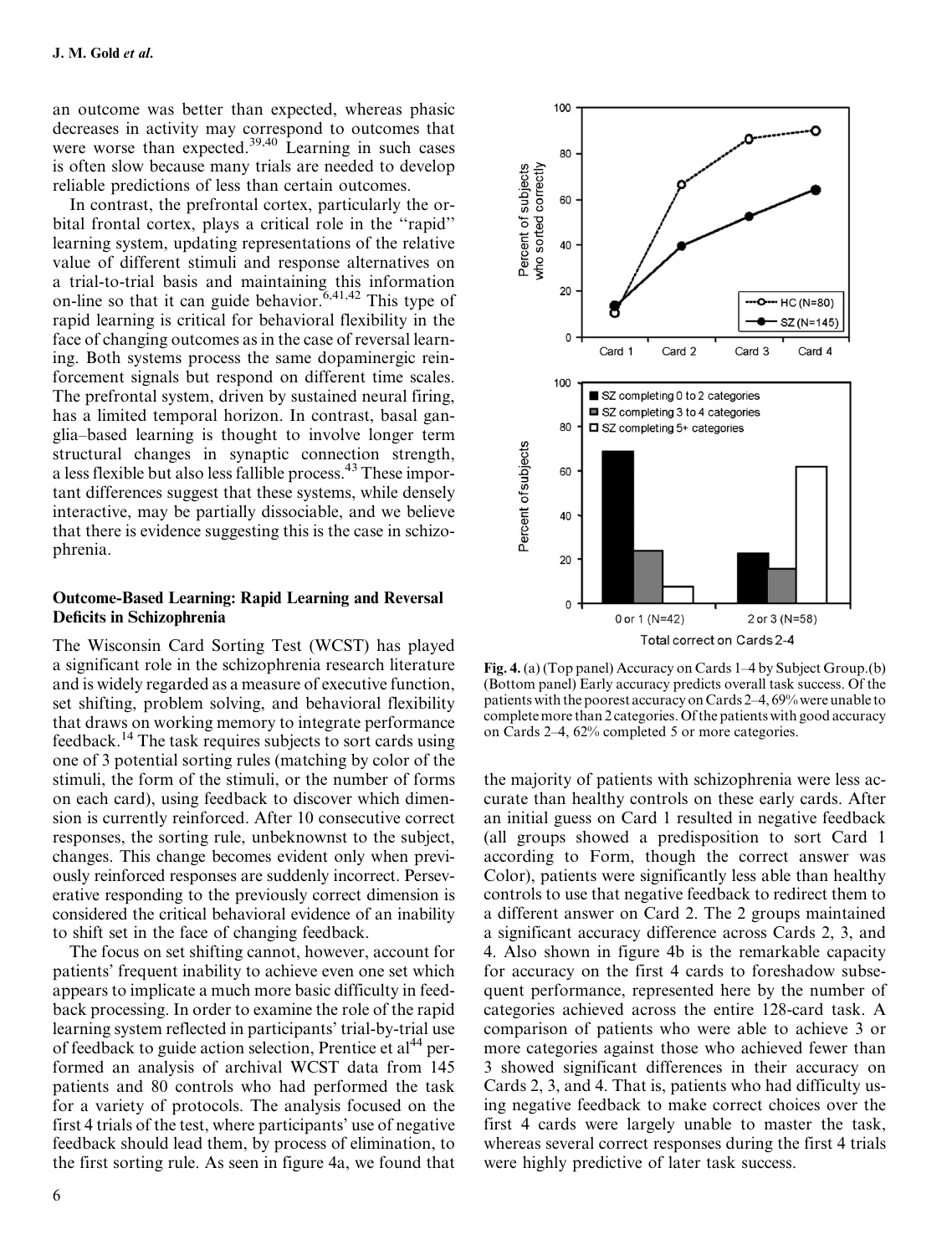Schizophrenia patients' impaired accuracy on early WCST cards cannot be attributed to traditional perseveration, which is a failure to abandon a previously rewarded response when negative feedback indicates one should do so because participants have not yet made any rewarded responses. Among the minority of patients who did generate correct responses to Cards 2, 3, or 4, most were able to use positive feedback as a cue to stay with their rewarded response for the subsequent card. Thus, the locus of impairment in patients' rapid trial-to-trial learning appears to be in the ability to use negative feedback, or error information, to alter behavior. With the WCST, however, one cannot rule out the possibility that other cognitive deficits might contribute to patients' difficulties with the first few cards. That is, poor performance could arise from deficits outside the rapid learning system. For example, if the idea of matching by color or number did not occur to a subject, then they might continue to sort to form despite knowing that it was wrong simply because they had no other rule available to use. While we consider that to be an unlikely explanation, only an experiment that did not involve the requirement to form abstract categories could directly address the question.

Waltz and Gold<sup>45</sup> turned to a probabilistic reversal learning paradigm to isolate the ability to rapidly use negative feedback.<sup>42</sup> In a forced-choice response task, 37 patients and 25 controls were presented with pairs of abstract fractal patterns. Responses to one of the patterns were reinforced on 80% of trials and responses to the other pattern were reinforced on 20% of trials. If subjects learned to choose the 80% stimuli on 9 of 10 consecutive trials, then the contingencies were reversed. If subjects learned the new outcome by choosing the new 80% stimulus on 9 of 10 trials, the contingencies reversed back to the original probabilities, allowing for up to 2 reversals for each stimulus pair. This procedure was repeated for 2 additional stimulus pairs, allowing for a maximum of 6 reversals. Performance on this kind of reversal task provides a critical test of the rapid learning system as a previously reinforced response must be abandoned on the basis of changing reinforcement outcomes. As seen in figure 5, similar proportions of both groups achieved the 3 initial discriminations. However, controls achieved significantly more successful reversals than did patients. Thus, the patient deficit is in the ability to reverse previously learned associations, not in the ability to acquire such associations when these are presented in a simple fashion such that if one choice is correct, the other is incorrect.

These results may appear to differ from multiple studies using the intradimensional/extradimensional shifting task from the Cambridge Neuropsychological Test Automated Battery where reversal deficits appear to be confined to a very small percentage of patients. $46,47$  However, the reversal learning on that task is based on pairs of



Fig. 5. Performance of schizophrenia (SZ) Patients and Controls on 2 Measures from the Reversal Learning Paradigm Used by Waltz and Gold.<sup>45</sup> Although patients and controls achieved similar numbers of initial discriminations ( $t(58) = 0.69$ ), patients achieved far fewer reversal than controls on the task  $(t(58) = 2.70; P = .01)$ .

totally deterministic stimuli (ie, one is always right, the other always wrong until they switch). The probabilistic task puts a greater stress on working memory as multiple outcomes associated with a response must be held ''online'' in order to determine when contingencies have actually shifted. Consistent with our prior experiments, the patient deficit emerges when multiple outcomes, values, or S-R contingencies must be integrated, compared, and evaluated to determine the optimal response. Thus, the experiments on decision making and rapid learning converge on the idea that the ability to fully represent the affective value of different stimulus features or response alternatives may be implicated across a range of behaviors (see table 1).

### Outcome-Based Procedural Learning: The Slow Learning System

As noted above, it is thought that the basal ganglia play a critical role in the acquisition of skills, habits, procedures and the longer term learning of optimal response choices from feedback.<sup>48</sup> The performance of patients with schizophrenia on these types of learning tasks has been examined by a number of investigators, with surprising evidence of normal/close to normal performance on tasks ranging from motor learning using the pursuit rotor and motor sequence learning using serial reaction time tasks<sup>49–51</sup> to cognitive skill learning using variants of the Tower of London task,<sup>52</sup> to reinforcement learning using tasks such as the Weather Prediction task,  $53,54$ and to S-R learning using the Rutgers Acquired Equivalence task.<sup>55</sup> It should be acknowledged that this literature contains numerous findings of deficits on tasks of supposedly implicit/procedural learning: Deficits have been noted in both motor learning as well as a variety of reinforcement learning paradigms,  $56-58$  and some evidence that behavioral performance and neurophysiology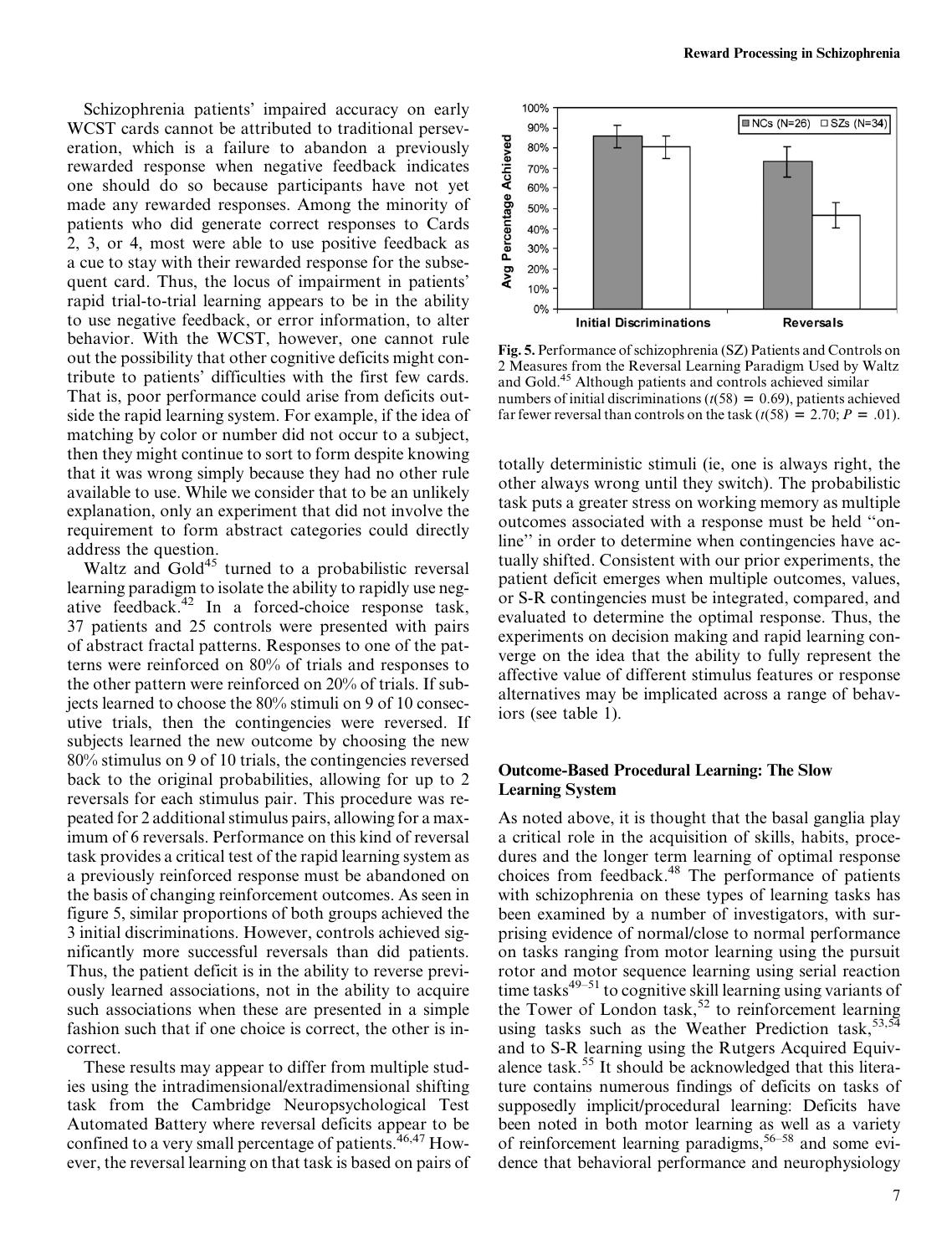may be modulated by antipsychotic medications. $22,55,59$ To expect completely consistent fully normal behavioral performance among schizophrenia patients in order to identify areas of relatively preserved function may be setting the bar at an unrealistically high level. That is, many of the tasks used to assess slow or habit learning, also require the use of other cognitive systems (perception, response generation, working memory, etc.) that are likely to be impaired in a substantial portion of patients. Thus, the reader of this literature is left to decide whether the slow learning glass is half-full or half-empty as evidence can be marshaled on both sides, and a consistent, principled explanation of the overall pattern of results has yet to emerge. Even recognizing that the literature has not been unanimous, the fact that patients are sometimes able to perform at, or near, normal levels on this class of tasks is remarkable, in our view, given the profound deficits that patients demonstrate on episodic memory tasks and in using working memory to guide action selection as discussed above.

We have done several experiments looking at different aspects of gradual reinforcement learning, seeking to test the limits of this system and to begin to address possible mechanisms that are implicated. Morris et  $al^{60}$  examined learning-related changes in behavior and brain activity in 26 patients with schizophrenia and 27 controls performing a probabilistic learning task. In this task, subjects saw color photographs of everyday objects on a computer screen and had to decide whether to make a left- or right-hand button press for each stimulus based on feedback. Six stimuli were included in each of 4 blocks of 300 trials. In each block, correct responses to 2 of the stimuli (one for the left hand, one for the right) were reinforced on 100% of trials. Correct responses to 2 other stimuli were reinforced 80% of the trials and incorrect choices were reinforced on 20% of the trials. Responses to the remaining 2 stimuli were reinforced randomly. Patients did not differ from controls in overall response accuracy for either the 80% or 100% stimuli. They did, however, take longer to meet the criterion used for determining when picture-response pairs had been learned (3 consecutive correct responses for both stimuli at a given probability level), a difference that was significant in the 100% condition. Thus, this study provides evidence of intact gradual learning, coupled with suggestive evidence that this learning may be delayed, a finding we interpret as resulting from an impairment in the rapid learning system. Interestingly, patients also showed a marked reduction in the amplitude of the feedback negativity, an eventrelated brain potential that occurs following the receipt of negative feedback. This reduction was most marked during the early acquisition phase of the stimuli in 100% probability condition (ie, the condition in which patients showed impaired learning), suggesting a reduction in the magnitude of error signals in schizophrenia, a potential mechanism implicated in rapid learning.

Our next experiment addressed the question of how this type of gradual learning might be mediated. Note that when learning from positive and negative feedback, it can be equally effective to learn what to do because it is rewarded (choose the right-hand response, it is often rewarded) as to learn what not to do because it is punished (do not choose the left-hand response, it is often punished). To address this issue, Waltz et al<sup>61</sup> adopted the behavioral methods and computational framework developed by Frank.<sup>62,63</sup> In brief, Frank's computational model includes multiple cortical-striatal-thalamic-cortical loops. Critical for positive reinforcement learning is the direct pathway, where phasic dopamine release primarily stimulates D1 receptors and facilitates learning responses associated with positive reinforcement (termed ''Go'' learning). In contrast, in the indirect pathway, D2 receptors predominate, and transient decreases in dopamine cell firing serve to enhance the learning of which responses should be inhibited because they are associated with negative outcomes (termed "NoGo" learning).

In order to distinguish between these 2 kinds of learning, Frank<sup>63</sup> devised a novel probabilistic stimulus selection task. In this task, subjects are presented with pairs of stimuli and must learn from feedback which stimulus is the optimal choice. The pairs vary in the degree of discrepancy between the reinforcement values of each choice. One pair combines an 80% item with a 20% item (ie, the correct choice was reinforced 80% of the time but was not reinforced on the remaining 20% of trials and vice versa), another pair is 70% and 30%, and the third is 60% and 40%. During the acquisition phase of the experiment, subjects perform up to 360 trials to learn the initial pairings. Given the need to weigh multiple reinforcement values and update these rapidly, these early acquisition trials should present a substantial challenge to patients as this phase of the task imposes a substantial load on the rapid learning system. This is precisely what we found in 2 versions of the task using different stimulus materials—patients showed minimal ability to learn the advantageous member of any pair over the first 120 trials. Further, we found that patients made fewer appropriate ''win stay'' (repeat a reinforced choice) and ''lose shift'' (try a different response after a loss) responses than did controls, further evidence of difficulty using working memory representations to guide action selection.

Frank introduced a transfer, or generalization, phase to the experiment that offers novel information. In this phase, the stimulus pairs are recombined. Thus, the  $80\%$  stimulus is now paired with the 70%, 60%, 40%, and 30% stimuli, and the recombinations are also made with the 20% stimulus. Thus, if subjects learned that the 80% stimulus was truly the best, it should be consistently preferred when paired with all the other stimuli, including the 70% and 60% stimuli that were the ''winners'' in their original presentation. Similarly, if subjects learned that that 20% stimulus was to be avoided, it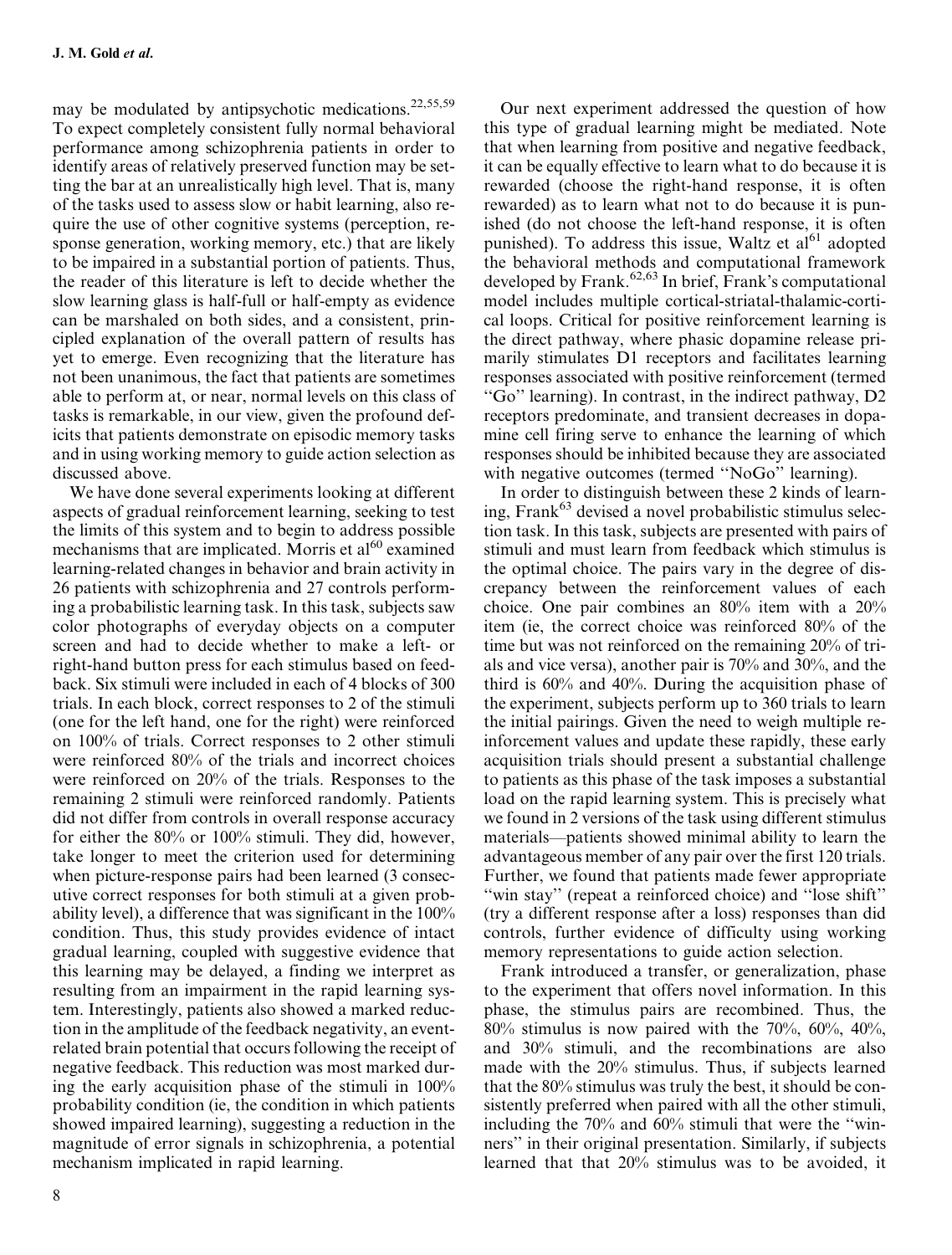

Fig. 6. Performance of schizophrenia (SZ) Patients and Controls on Transfer Measures from the Frank Probabilistic Selection Paradigm (Waltz et  $a_1^{61}$ ). Patients showed significant impairment, relative to controls, on the measure of procedural Go learning (choosing the best stimulus at test, in all pairings;  $t(54) = 2.85$ ;  $\overline{P} = .01$ ). By contrast, patients and controls performed similarly on the measure of procedural NoGo learning (avoiding the worst stimulus at test, in all pairings;  $t(54) = 0.40$ .

should be avoided when paired with all other items. As seen in figure 6, patients with schizophrenia learned to avoid the 20% stimulus at the same level as controls but failed to pick the 80% stimulus as frequently as did controls. In terms of the model, patients demonstrated intact NoGo learning but reduced Go learning (ie, reduced learning from positive reinforcement). Note, patients did learn to choose the 80% stimulus when paired with the 20% stimulus at a similar level as controls, but they did not generalize from this experience to the same degree as did controls when the 80% stimulus was encountered in novel pairs. We do not claim that these findings suggesting intact NoGo but impaired Go learning can provide a seamless, integrated account of all the findings in the ''slow'' or habit-learning literature in schizophrenia. However, these data and computational framework open up new questions for investigation and may provide a means of organizing a complex set of findings.

Additional evidence was recently published by Heerey et al<sup>38</sup> using an adaptation of the reward sensitivity paradigm developed by Pizzagalli et al.<sup>64</sup> In this task, subjects see brief displays containing a simple outline drawing of a face and are asked to decide if the face had a ''short'' mouth or a ''long'' mouth. In fact, the 2 mouths differ only slightly, and the discrimination is difficult for many subjects. The critical manipulation is that selection of the mouths is reinforced in an asymmetric fashion: 30 of 40 reinforcers occur in response to correct choices of mouth A, whereas 10 of 40 reinforcers occur in response to mouth B. Because it is a difficult discrimination, subjects are uncertain and must guess on some proportion of trials. The question of interest is whether patients develop a bias toward picking the most frequently rewarded choice, as do healthy subjects. Pizzagalli et  $al<sup>64</sup>$  reported that depressed subjects fail to develop this reward-seeking bias and have proposed this task as a method to assess anhedonia or insensitivity to reward. We observed 2 key findings in patients with schizophrenia. First, they tended to have more difficulty performing the discrimination than controls, an expected finding given evidence for low-level perceptual deficits in schizophrenia.65,66 Second, and most surprisingly, patients showed the same reward-seeking bias as did controls. Interestingly, postexperiment debriefing revealed that none of the patients was aware of the differential stimulusreward contingencies. Thus, the evidence of intact reward sensitivity occurred completely outside of awareness, suggesting that this performance was accomplished without use of working memory representations that are available for introspection and report.

One question that arises immediately is how to reconcile the evidence from Waltz et  $al<sup>61</sup>$  that Go learning is impaired in schizophrenia with the findings from the Pizzagalli reward sensitivity task which appears to show a normal reward-seeking bias.<sup>38</sup> Further, how to reconcile our findings that patients are less concerned than controls with potential losses when making decisions, but do learn from negative outcomes over time? These findings may not be contradictory. For example, if lack of reinforcement in the reward sensitivity paradigm is considered to be negative feedback, then NoGo learning would lead to an apparent preference for the more frequently rewarded stimulus: subjects would ''avoid'' guessing the negative stimulus and choose to guess the more frequently rewarded stimulus when uncertain. Alternatively, it is possible that the contrast between the 2 reinforcement rates is so large that even a compromised Go learning system is able to effectively discriminate between the 2. The design of the reward sensitivity task does not provide a means of discerning how learning was accomplished, and it will remain for future work to address this question in a more definitive fashion.

The finding that patients fail to consider the possibility of losses when making decisions, but appear to benefit from negative feedback in the longer term, can be understood as resulting from the independence of the rapid learning system, heavily dependent on working memory resources, and the slow learning system that integrates reinforcement signals over longer temporal intervals. The clinical implications of these results are potentially quite interesting: patients may seek rewards but fail to adequately learn about the relative value of stimuli and responses from positive outcomes. In contrast, patients may not encode discrete instances of negative feedback when making decisions but may be able to use nondeclarative systems to learn from repeated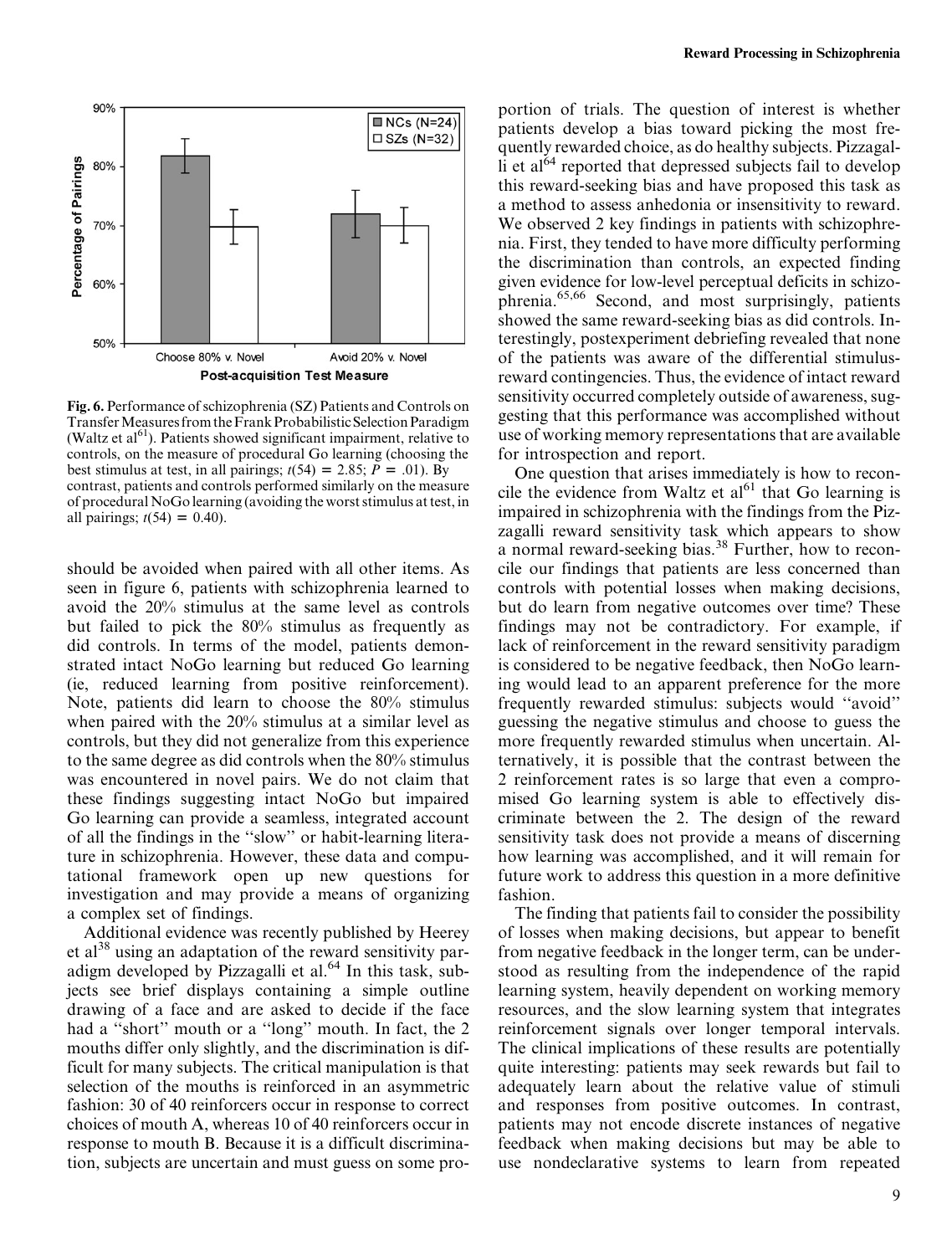punishments. In both instances, there is a mismatch between slow learning performance and decision-making biases, likely limiting adaptive functioning.

Furthermore, we do not mean to imply that the frontal and striatal systems involved in reinforcement learning are entirely functionally segregated. There are clear instances where they interact—rapid reversal learning is one example.<sup>42</sup> As with other areas of cognitive research in schizophrenia, it is extremely difficult to isolate the function of one specific system with a specific task and be confident that the potential impact of other impairments has been controlled. Nonetheless, we argue that circuits in dorsal striatum and prefrontal cortex make distinct contributions to reinforcement learning and may be differentially disturbed in schizophrenia. Our interpretive confidence is enhanced by converging evidence, and several such findings have emerged from these experiments, summarized in table 1. One such finding is that the ''slow'' learning system appears to be surprisingly intact—given enough learning trials, patients are able to use feedback to guide response and stimulus selection in many experimental paradigms. It remains for future experiments to determine whether both positive and negative feedback are equally effective in guiding such learning.

In contrast, there appears to be a highly reliable impairment in the rapid learning system. These deficits can be detected in the early phases of learning tasks, when faced with the need to shift response selection in the face of changing outcomes and, perhaps, more generally when confronted by negative feedback. These feedback-driven learning systems are the basic mechanisms that facilitate adaptive behavior. That is, even if evoked emotional experience is surprisingly normal in patients with schizophrenia, the impact of this experience on subsequent behavior depends on the fidelity of learning mechanisms and representational systems. As seen in our studies of decision making, the degree to which patients undervalue future rewards or the possibility of punishment is correlated with working memory performance, suggesting that certain basic cognitive capacities may form a critical computational substrate for aspects of affective and motivational function.

# Reward Processing, Negative Symptoms, and Antipsychotic Medication

To a large degree, our motivation to study different aspects of reward processing was based on the idea that this system might be critically involved in the pathophysiology of negative symptoms. For example, if patients were unable to enjoy rewarding experiences, it would be very easy to understand their lack of motivated goal-directed behavior. Similar deficits in motivated behavior could arise if patients were unable to learn from rewarding outcomes. Thus, there is very high "face validity" for the idea that abnormalities in different aspects of reward processing might be implicated in this critical clinical feature of the illness. However, here our findings have been consistent and disappointing. We have examined correlations between performance on this collection of experimental tasks and ratings of negative symptoms assessed using subscales of the Scale for the Assessment of Negative Symptoms<sup>67</sup> and the Brief Psychiatric Rating Scale Anergia factor.<sup>68,69</sup> Results have been uniformly modest. We have occasionally observed correlations in the .3–.4 range but have more frequently been confronted by values quite a bit lower. In essence, the highest correlations we find are in the same effect size ''ballpark'' as is typically observed between negative symptoms and conventional neuropsychological tasks that are not thought to involve reward or emotional processing, and our correlations are often of lesser magnitude.

It is challenging to understand the lack of relationship. Several possibilities may be considered. First, it is possible that clinical ratings of negative symptoms are too imprecise, reflecting variance from a number of sources including reward system–related variance, variance attributable to the impact of positive symptoms and depression, medication side-effect variance, and environmental deprivation/limited life opportunity variance. This criterion ''contamination'' may make it difficult to isolate the relationship to specific aspects of reward processing. This possibility might be explored using different approaches to quantifying and defining negative symptoms to determine if the reward signal is enhanced.

Second, it is possible that the reward processing-negative symptom relationship may be altered in medicated patients (as we have studied here). This could occur if antipsychotic medications induce ''secondary'' negative symptoms (but do not effect experimental task performance) or because medications may interfere with experimental task performance (but not clinical symptom ratings). That is, for medications effects to obscure a real relationship, they would have to impact one side of the equation but not the other. If both symptoms and task performance were similarly impacted by medication, the essential relationship would be preserved. In such a case, the intercept might change, but the slope of the line relating these 2 constructs would not be altered. Our available data cannot address whether this complex scenario underlies the failure to document robust relationships between aspects of reward processing and negative symptoms seen in the experiments discussed above. Note, it is implausible that the motivational problems of schizophrenia can be largely or fully attributed to antipsychotic medications: these types of deficits were well described in the preneuroleptic era.

We acknowledge that dopamine-blocking medications may be a critical potential confound for the study of reward processing and one that is not easily addressed. For example, there would be clear value in the study of medication-free first-episode patients. Note, however,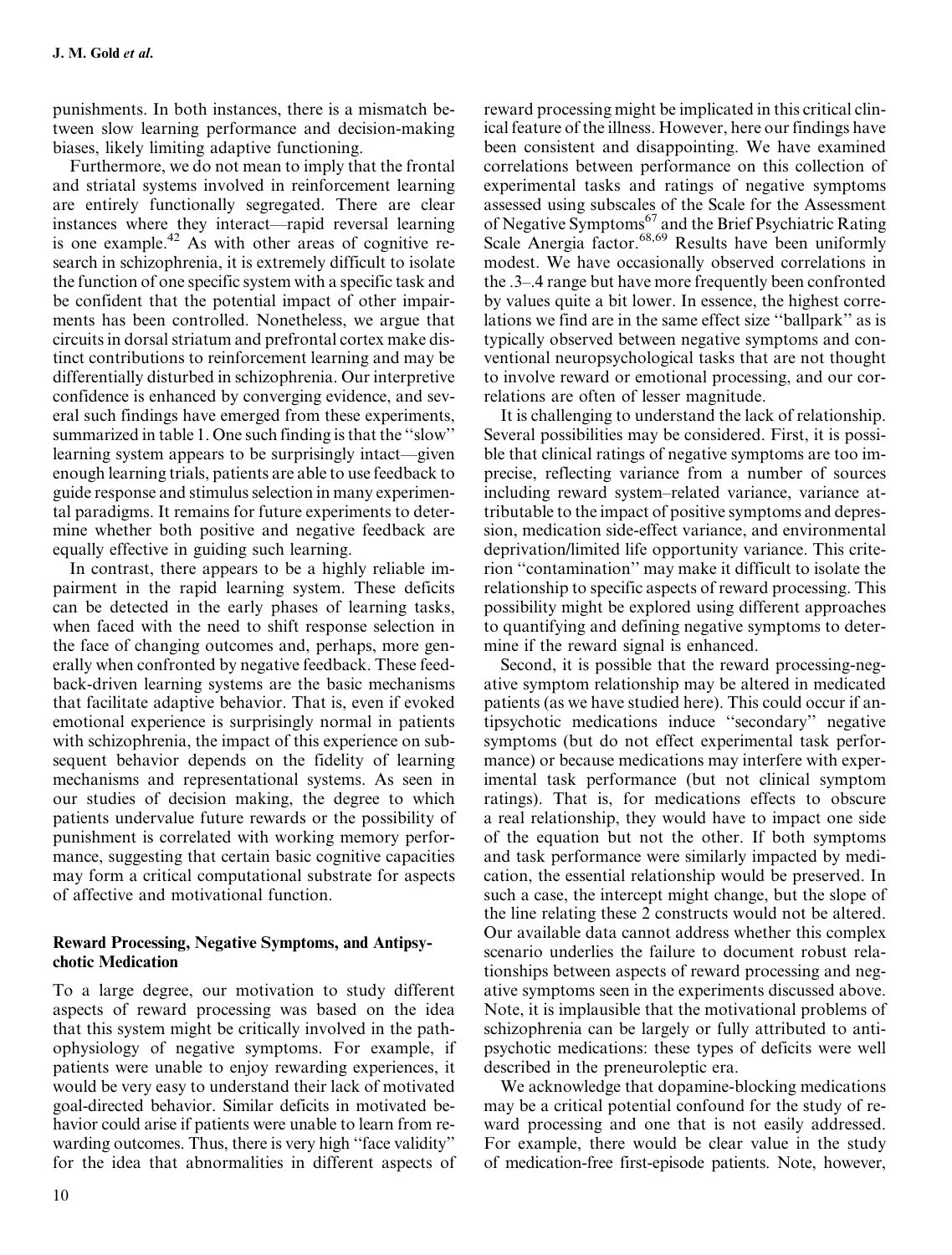such studies are typically done at initial clinical presentation, at a time of extreme stress and severe psychosis, states associated with acute, and likely transient changes in dopaminergic transmission.<sup>70,71</sup> Whether studies conducted in such an extreme state generalize to more trait-like features of the illness is unknown. The study of chronically medicated patients offers nearly opposite limitations, whereby clinical stability and ''trait-like'' deficits are most likely to be in evidence but may include a mix of iatrogenic and trait features of the illness. In our view, both types of studies offer useful, but different information, and that only by combining results across these types of samples, perhaps complimented by studies of unaffected family members, will it be possible to address the extent to which reward abnormalities are core features of the illness, are related to clinical state, or are medication-related side effects.

Third, it is possible that we have yet to investigate the dimension of reward processing that is powerfully related to clinically observed negative symptoms. There is recent basic behavioral neuroscience research from Rushworth's laboratory that offers an intriguing possibility. This work suggests that animals make an additional, critical value– related decision: is the pursuit of a particular reward worth the effort required to obtain  $it?$ <sup>72–74</sup> Thus, even if animals can discriminate the differences in hedonic value between 2 choices, they still need to decide if the higher ''expected value'' is worth the cost of the work that is needed to obtain that value. There is suggestive evidence that such effort-based decision making is mediated in part by the cingulate cortex. This work may be particularly relevant to schizophrenia given other evidence suggestive of structural and functional abnormalities in the cingulate and it may provide a means to reconcile the fact that largely intact hedonic experience is coupled with deficient sustained goal/reward–directed behavior.<sup>75–79</sup> Could it be that patients like what they like, but due to cingulate dysfunction, fail to pursue goals because the response cost appears to be prohibitively high? This interesting question remains to be investigated.

This emphasis on the ''effort'' involved in seeking rewards converges with the recent proposal by Kring and colleagues<sup>28</sup>, <sup>35</sup> that patients with schizophrenia demonstrate impairment in anticipatory pleasure that results in reduced behavioral activation by goals, whereas actual consummatory pleasure may be relatively intact, as suggested above in the discussion of hedonics. The results of Heerey and Gold could potentially be interpreted in this light. Both a deficit in anticipatory pleasure or an exaggerated estimation of response cost would likely lead to the same outcome: limited pursuit of valued goals and enjoyable experiences.

#### Summary

This set of converging behavioral experiments suggests that patients with schizophrenia demonstrate islands of preserved and impaired reward processing. Hedonic experience appears to be intact, suggesting that the conventional clinical understanding anhedonia as a negative symptom needs to be reconsidered and more carefully defined. Similarly, there is suggestive evidence that patients are able to integrate feedback over extended learning, a form of learning thought to be mediated by the basal ganglia. Impairments are reliably observed when patients must use feedback on a trial-by-trial basis to guide response selection, or when multiple representations of the value of response options must be weighed to guide decision making. This impairment in the ability to represent value appears to be related to more general working memory abilities and implicates both dorsal and orbital frontal cortex as a major locus of reward-processing abnormalities in schizophrenia.

#### Funding

National Institutes of Mental Health (grant # R24 MH72647 to J.M.G.); National Institutes of Health (grants P30 MH068580 and K12 RR023250 to J.A.W. and T32MH067533 to J.A.W. and E.A.H.); a VA Rehabilitation and Development Service (grant D3540V to S.E.M.).

#### Acknowledgments

This work was informed by the intellectual contributions of Paul Shepard, Greg Elmer, Elliot Stein, Julie Schweitzer, Robert Buchanan, Robert Conley, and Clay Holroyd who work on different aspects of the grant R24 MH72647. We gratefully acknowledge the contributions of Kimberly Bell-Warren, Sharon August, Pablo Diego, Mary Beth Ramsey, Rebecca Wilbur, Ben Robinson, and Sara Mitchell to the conduct of the experiments. Most importantly, we are grateful to our volunteers who suffer from schizophrenia and give so generously of their time and effort.

#### References

- 1. Berridge KC, Robinson TE. Parsing reward. Trends Neurosci. 2003;26:507–513.
- 2. Wise RA. Forebrain substrates of reward and motivation. J Comp Neurol. 2005;493:115–121.
- 3. Ongur D, Price JL. The organization of networks within the orbital and medial prefrontal cortex of rats, monkeys and humans. Cereb Cortex. 2000;10:206–219.
- 4. Montague PR, Hyman SE, Cohen JD. Computational roles for dopamine in behavioural control. Nature. 2004;431: 760–767.
- 5. Holroyd CB, Coles MG. The neural basis of human error processing: reinforcement learning, dopamine, and the error-related negativity. Psychol Rev. 2002;109:679–709.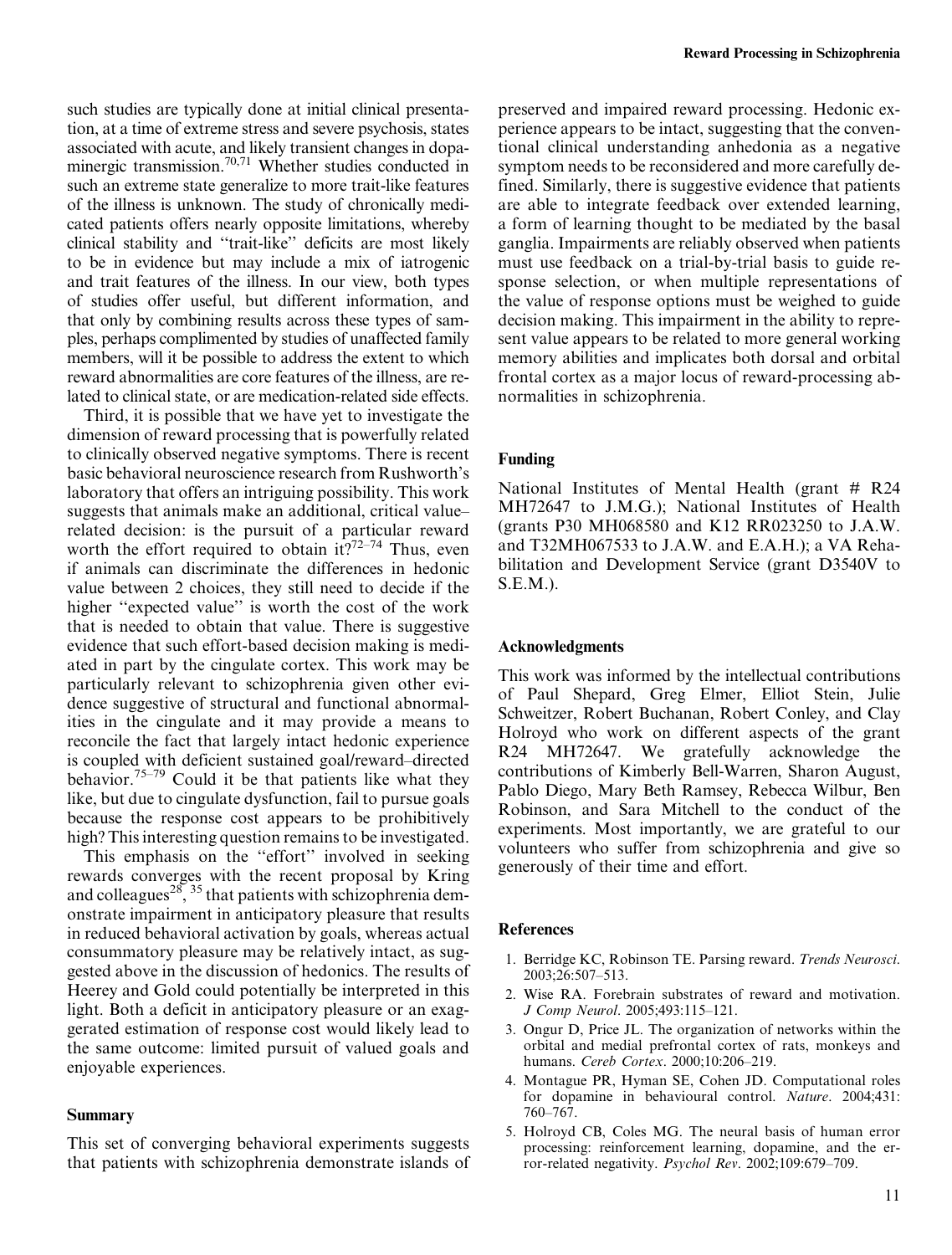- 6. Frank MJ, Claus ED. Anatomy of a decision: striatoorbitofrontal interactions in reinforcement learning, decision making, and reversal. Psychol Rev. 2006;113:300–326.
- 7. Aron AR, Shohamy D, Clark J, Myers C, Gluck MA, Poldrack RA. Human midbrain sensitivity to cognitive feedback and uncertainty during classification learning. J Neurophysiol. 2004;92:1144–1152.
- 8. O'Doherty JP. Reward representations and reward-related learning in the human brain: insights from neuroimaging. Curr Opin Neurobiol. 2004;14:769–776.
- 9. Schultz W, Dayan P, Montague PR. A neural substrate of prediction and reward. Science. 1997;275:1593–1599.
- 10. Kapur S, Mamo D. Half a century of antipsychotics and still a central role for dopamine D2 receptors. Prog Neuropsychopharmacol Biol Psychiatry. 2003;27:1081–1090.
- 11. Blanchard JJ, Mueser KT, Bellack AS. Anhedonia, positive and negative affect, and social functioning in schizophrenia. Schizophr Bull. 1998;24:413–424.
- 12. Wolf DH. Anhedonia in schizophrenia. Curr Psychiatry Rep. 2006;8:322–328.
- 13. Kemali D, Maj M, Galderisi S, Monteleone P, Mucci A. Conditional associative learning in drug-free schizophrenic patients. Neuropsychobiology. 1987;17:30–34.
- 14. Goldberg TE, Weinberger DR, Berman KF, Pliskin NH, Podd MH. Further evidence for dementia of the prefrontal type in schizophrenia? A controlled study of teaching the Wisconsin Card Sorting Test. Arch Gen Psychiatry. 1987;44: 1008–1014.
- 15. Malenka RC, Angel RW, Hampton B, Berger PA. Impaired central error-correcting behavior in schizophrenia. Arch Gen Psychiatry. 1982;39:101–107.
- 16. Horan WP, Kring AM, Blanchard JJ. Anhedonia in schizophrenia: a review of assessment strategies. Schizophr Bull. 2006;32:259–273.
- 17. Barch DM. The relationships among cognition, motivation, and emotion in schizophrenia: how much and how little we know. Schizophr Bull. 2005;31:875–881.
- 18. Blanchard JJ, Cohen AS. The structure of negative symptoms within schizophrenia: implications for assessment. Schizophr Bull. 2006;32:238–245.
- 19. Kirkpatrick B, Fenton WS, Carpenter WT, Jr, Marder SR. The NIMH-MATRICS consensus statement on negative symptoms. Schizophr Bull. 2006;32:214–219.
- 20. Juckel G, Schlagenhauf F, Koslowski M, et al. Dysfunction of ventral striatal reward prediction in schizophrenic patients treated with typical, not atypical, neuroleptics. Psychopharmacology (Berl). 2006;187(2):222–228.
- 21. Corlett PR, Murray GK, Honey GD, et al. Disrupted prediction-error signal in psychosis: evidence for an associative account of delusions. Brain. 2007;130(pt 9):2387–2400.
- 22. Murray GK, Corlett PR, Clark L, et al. Substantia nigra/ventral tegmental reward prediction error disruption in psychosis. Mol Psychiatry. 2007;13:267–276.
- 23. Chapman LJ, Chapman JP, Raulin ML. Scales for physical and social anhedonia. J Abnorm Psychol. 1976;85:374–382.
- 24. Burbridge JA, Barch DM. Anhedonia and the experience of emotion in individuals with schizophrenia. J Abnorm Psychol. 2007;116:30–42.
- 25. Blanchard JJ, Bellack AS, Mueser KT. Affective and socialbehavioral correlates of physical and social anhedonia in schizophrenia. J Abnorm Psychol. 1994;103:719–728.
- 26. Herbener ES, Harris MS, Keshavan MS, Sweeney JA. Failure of positive but not negative emotional valence to en-

hance memory in schizophrenia. *J Abnorm Psychol*. 2007; 116:43–55.

- 27. Berenbaum H, Oltmanns TF. Emotional experience and expression in schizophrenia and depression. J Abnorm Psychol. 1992;101:37–44.
- 28. Horan WP, Green MF, Kring AM, Nuechterlein KH. Does anhedonia in schizophrenia reflect faulty memory for subjectively experienced emotions? *J Abnorm Psychol.* 2006;115: 496–508.
- 29. Heerey EA, Gold JM. Patients with schizophrenia demonstrate dissociation between affective experience and motivated behavior. J Abnorm Psychol. 2007;116:268–278.
- 30. Lang PJ, Bradley MM, Cuthbert BN. International affective picture system (IAPS): digitized photographs, instruction manual and affective ratings. Gainesville, FL: University of Florida; 2005.
- 31. Zedkova L, Woodward ND, Harding I, Tibbo PG, Purdon SE. Procedural learning in schizophrenia investigated with functional magnetic resonance imaging. Schizophr Res. 2006; 88:198–207.
- 32. Plailly J, d'Amato T, Saoud M, Royet JP. Left temporolimbic and orbital dysfunction in schizophrenia during odor familiarity and hedonicity judgments. Neuroimage. 2006;29: 302–313.
- 33. Crespo-Facorro B, Paradiso S, Andreasen NC, et al. Neural mechanisms of anhedonia in schizophrenia: a PET study of response to unpleasant and pleasant odors. JAMA. 2001;286: 427–435.
- 34. Kirsch P, Ronshausen S, Mier D, Gallhofer B. The influence of antipsychotic treatment on brain reward system reactivity in schizophrenia patients. Pharmacopsychiatry. 2007;40:196–198.
- 35. Gard DE, Kring AM, Gard MG, Horan WP, Green MF. Anhedonia in schizophrenia: distinctions between anticipatory and consummatory pleasure. Schizophr Res. 2007;93:253–260.
- 36. Heerey EA, Robinson BM, McMahon RP, Gold JM. Delay discounting in schizophrenia. Cognit Neuropsychiatry. 2007; 12:213–221.
- 37. Kirby KN, Petry NM, Bickel WK. Heroin addicts have higher discount rates for delayed rewards than non-drug-using controls. J Exp Psychol Gen. 1999;128:78–87.
- 38. Heerey EA, Bell-Warren KR, Gold JM. Decision-making impairments in the context of intact reward sensitivity in schizophrenia. Biol Psychiatry; 2008.
- 39. Schultz W. Predictive reward signal of dopamine neurons. J Neurophysiol. 1998;80:1–27.
- 40. Schultz W. Getting formal with dopamine and reward. Neuron. 2002;36:241–263.
- 41. Schoenbaum G, Roesch M. Orbitofrontal cortex, associative learning, and expectancies. Neuron. 2005;47:633–636.
- 42. Cools R, Clark L, Owen AM, Robbins TW. Defining the neural mechanisms of probabilistic reversal learning using eventrelated functional magnetic resonance imaging. J Neurosci. 2002;22:4563–4567.
- 43. Frank MJ, Loughry B, O'Reilly RC. Interactions between frontal cortex and basal ganglia in working memory: a computational model. Cogn Affect Behav Neurosci. 2001;1: 137–160.
- 44. Prentice KJ, Gold JM, Buchanan RW. The Wisconsin Card Sorting impairment in schizophrenia is evident in the first four trials. Schizophr Res; 2007.
- 45. Waltz JA, Gold JM. Probabilistic reversal learning impairments in schizophrenia: further evidence of orbitofrontal dysfunction. Schizophr Res. 2007;93:296–303.